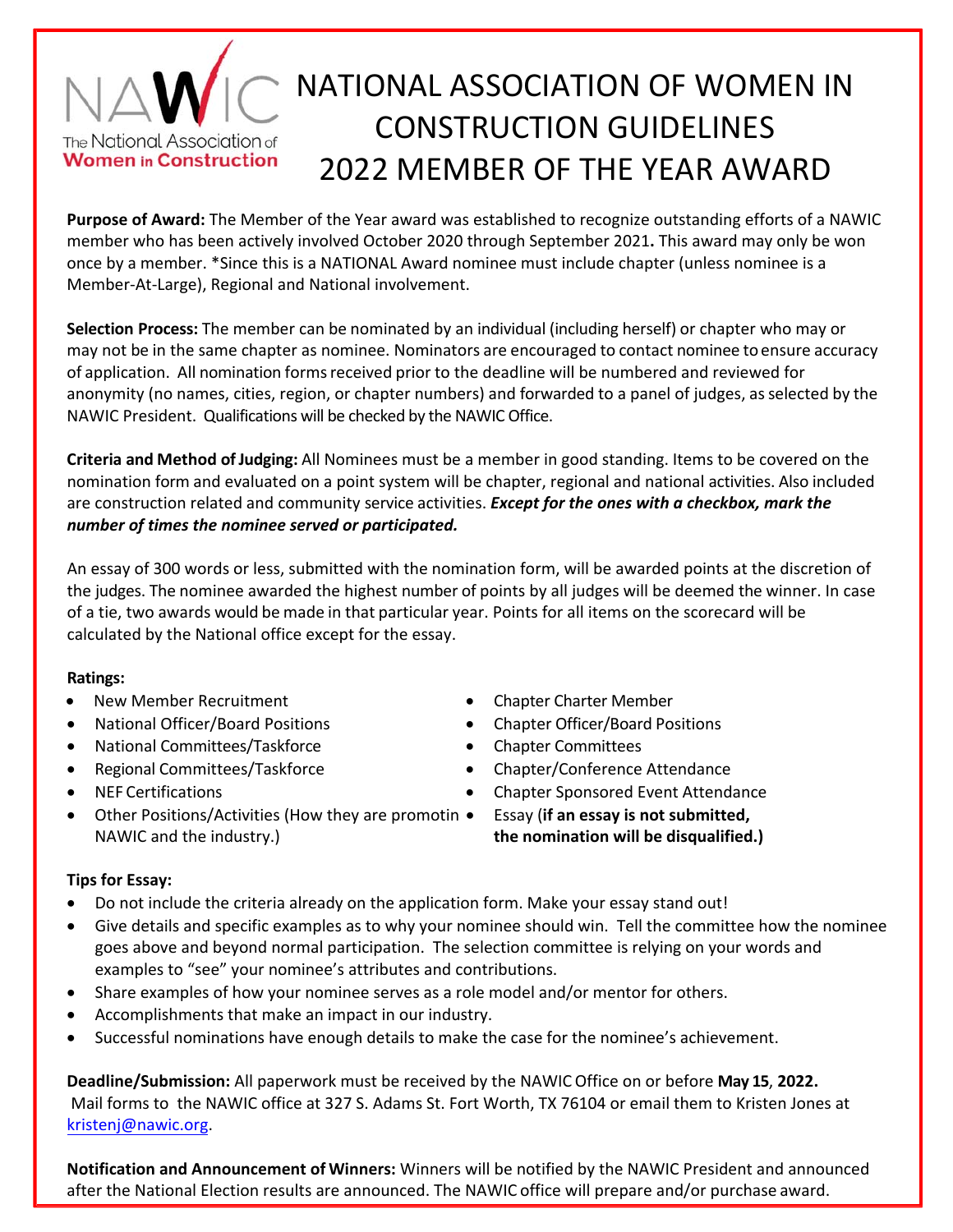

## **Member of the Year Award Nomination Form**

has been nominated by \_\_\_\_\_\_\_

(Nominee's Name) (Nominator's Name)

I certify that the information contained in the attached application form is true to the best of my knowledge and that the nominee is a member in good standing of the chapter.

Nominator's Signature **Nominator's Signature Date Submitted** 

\*Name of Nominee will not be disclosed to judges. Judges will only receive application and scoring sheets with Nominee Code.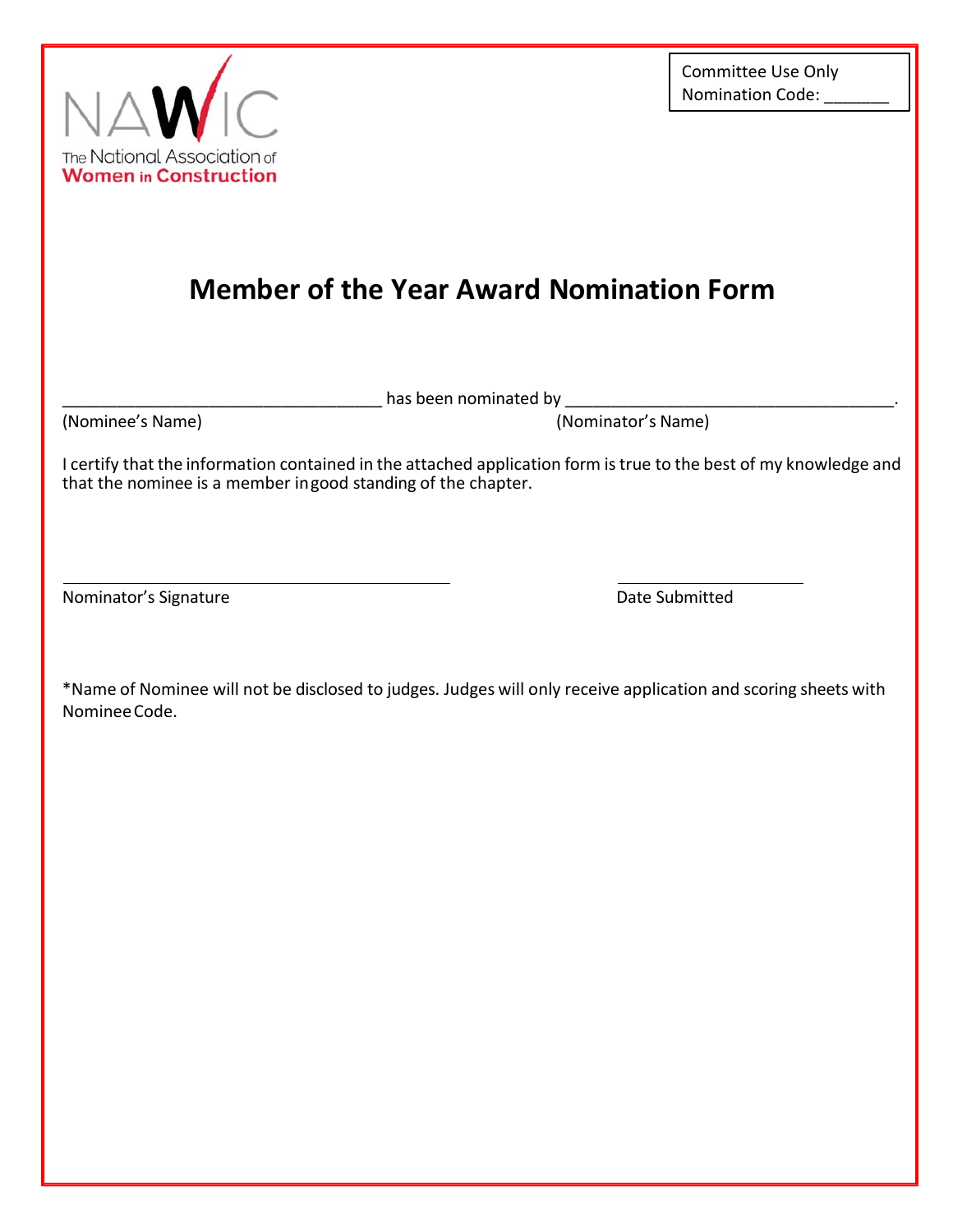Committee Use Only Nomination Code: \_\_\_\_



*NOTE: It is important to correctly list the nominee's experience with corresponding activities. Listing "served on all chapter committees and chaired most of them" will not be scored.* **Except for the ones with a checkbox, mark the number of times the nominee served and/or participated.** 

| <b>Date Nominee Joined NAWIC:</b>                                                                                                                                                                                             |                  | (Membership in one or more Chapters is included) |  |  |
|-------------------------------------------------------------------------------------------------------------------------------------------------------------------------------------------------------------------------------|------------------|--------------------------------------------------|--|--|
| $\Box$ Nominee is a NAWIC member in good standing.                                                                                                                                                                            |                  |                                                  |  |  |
| How many members has nominee recruited since joining ___________________________                                                                                                                                              |                  |                                                  |  |  |
|                                                                                                                                                                                                                               | NAWIC?           |                                                  |  |  |
| Chapter Officer/Board Positions Held for 2020-2021 Year:<br>$\Box$ President $\Box$ President-Elect $\Box$ Vice President $\Box$ Secretary $\Box$ Treasurer $\Box$ Director $\Box$ Other:                                     |                  |                                                  |  |  |
|                                                                                                                                                                                                                               |                  |                                                  |  |  |
|                                                                                                                                                                                                                               |                  |                                                  |  |  |
| <b>National Board Positions Held for 2020-2021 Year:</b>                                                                                                                                                                      |                  |                                                  |  |  |
| □ President □ President-Elect □ Vice President □ Secretary □ Treasurer □ Director □ Other:                                                                                                                                    |                  |                                                  |  |  |
| <b>ChapterCommittees:</b>                                                                                                                                                                                                     | Chair:           | Member:                                          |  |  |
| <b>Bylaws</b>                                                                                                                                                                                                                 |                  |                                                  |  |  |
| <b>Emerging Professionals/Mentoring</b>                                                                                                                                                                                       |                  |                                                  |  |  |
| Professional Development & Education (PD&E)                                                                                                                                                                                   |                  |                                                  |  |  |
| Finance                                                                                                                                                                                                                       |                  |                                                  |  |  |
| Marketing                                                                                                                                                                                                                     |                  |                                                  |  |  |
| Membership                                                                                                                                                                                                                    |                  |                                                  |  |  |
| Safety/OSHA Alliance                                                                                                                                                                                                          |                  |                                                  |  |  |
| <b>WIC Week</b>                                                                                                                                                                                                               |                  |                                                  |  |  |
| <b>Strategic Planning</b>                                                                                                                                                                                                     |                  |                                                  |  |  |
| <b>Block Kids</b>                                                                                                                                                                                                             |                  |                                                  |  |  |
| <b>Design Drafting</b>                                                                                                                                                                                                        |                  |                                                  |  |  |
|                                                                                                                                                                                                                               |                  |                                                  |  |  |
|                                                                                                                                                                                                                               |                  |                                                  |  |  |
| <b>Chapter Sponsored Events:</b>                                                                                                                                                                                              | <u>Attended:</u> |                                                  |  |  |
|                                                                                                                                                                                                                               |                  |                                                  |  |  |
|                                                                                                                                                                                                                               |                  |                                                  |  |  |
| <b>Regional Committees/Taskforce:</b>                                                                                                                                                                                         | Chair:           | Member:                                          |  |  |
| <b>Bylaws</b>                                                                                                                                                                                                                 |                  |                                                  |  |  |
| <b>Emerging Professionals/Mentoring</b>                                                                                                                                                                                       |                  |                                                  |  |  |
| Professional Development & Education (PD&E)                                                                                                                                                                                   |                  |                                                  |  |  |
| Marketing                                                                                                                                                                                                                     |                  |                                                  |  |  |
| Membership                                                                                                                                                                                                                    |                  |                                                  |  |  |
| Memorials                                                                                                                                                                                                                     |                  |                                                  |  |  |
| Safety/OSHA Alliance                                                                                                                                                                                                          |                  |                                                  |  |  |
| <b>Strategic Planning</b>                                                                                                                                                                                                     |                  |                                                  |  |  |
| <b>WIC Week</b>                                                                                                                                                                                                               |                  |                                                  |  |  |
| <b>Block Kids</b>                                                                                                                                                                                                             |                  |                                                  |  |  |
| Design Drafting                                                                                                                                                                                                               |                  |                                                  |  |  |
| <b>NEF Liaison</b>                                                                                                                                                                                                            |                  |                                                  |  |  |
| Others (List): Note and the set of the set of the set of the set of the set of the set of the set of the set of the set of the set of the set of the set of the set of the set of the set of the set of the set of the set of |                  |                                                  |  |  |
|                                                                                                                                                                                                                               |                  |                                                  |  |  |